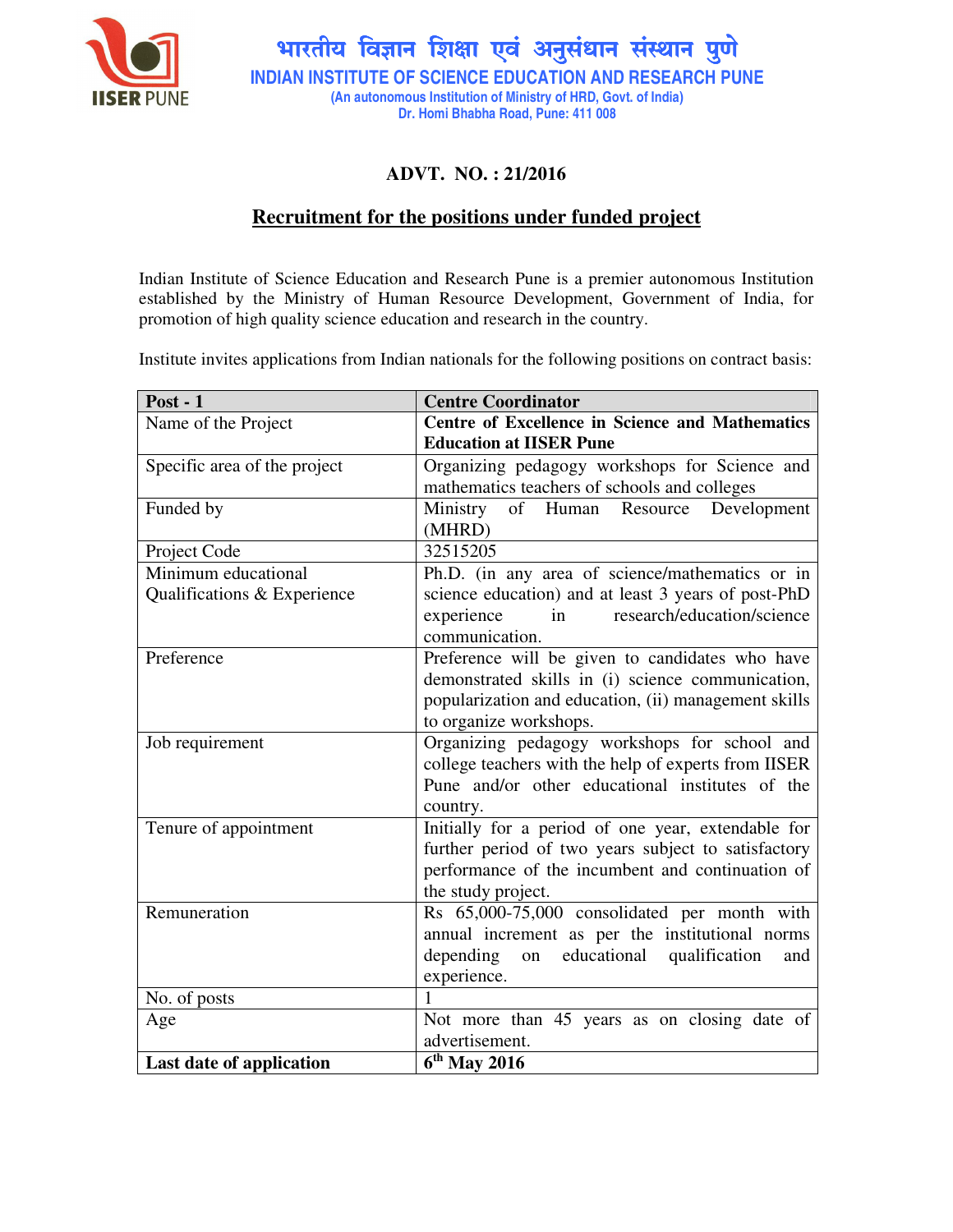| Post - $2$                   | <b>Senior Teaching Associate (Science Laboratory)</b>                 |
|------------------------------|-----------------------------------------------------------------------|
| Name of the Project          | Centre of Excellence in Science and Mathematics                       |
|                              | <b>Education at IISER Pune</b>                                        |
| Specific area of the project | Organizing hands-on science activity workshops<br>for                 |
|                              | mathematics teachers<br>Science<br>and<br>(school<br>and              |
|                              | undergraduate levels) and students                                    |
| Funded by                    | Ministry of Human Resource Development (MHRD)                         |
| Project Code                 | 32515205                                                              |
| Minimum<br>educational       | M.Sc. with 60% marks or equivalent CGPA (in any area                  |
| Qualifications               | of science/mathematics or in science education) or                    |
|                              | B.Tech. with 60% marks or equivalent CGPA in any                      |
|                              | Engineering Branch.                                                   |
| Preference                   | Preference will be given to candidates who have                       |
|                              | demonstrated skills in (i) science communication,                     |
|                              | popularization and education, (ii) design and fabrication,            |
|                              | and (iii) building science activity kits.                             |
| Job requirement              | Organizing hands-on science activity workshops<br>for                 |
|                              | Science<br>and<br>mathematics teachers<br>(school<br>and              |
|                              | undergraduate levels) and students                                    |
| Tenure of appointment        | Initially for a period of one year, extendable for further            |
|                              | period of two years subject to satisfactory performance of            |
|                              | the incumbent and continuation of the study project.                  |
| Remuneration                 | Rs 50,000-60,000 consolidated per month with annual                   |
|                              | increment as per the institutional norms depending on                 |
|                              | educational qualification and experience.                             |
| No. of posts                 | 1                                                                     |
| Age                          | more than<br>45<br>Not.<br>closing<br>date<br>of<br>years<br>as<br>on |
|                              | advertisement.                                                        |
| Last date of application     | $6^{\text{th}}$ May 2016                                              |

### **How to Apply**:

- Applicants should send the application **by email** addressed to **coesme@iiserpune.ac.in**  attaching duly filled **Application\_Form.doc** (converted to PDF) available below this advertisement on or before last date. **Please mention name of the Post and Project Code in the subject line.**
- $\triangleright$  The list of the shortlisted candidates for interviews with details of date, time and venue will be informed to the shortlisted candidates **by e-mail** only.
- $\triangleright$  The print out of the application form sent by email signed and dated by the applicant along with recent passport size photograph and photocopies of relevant certificates and other testimonials in support of age, qualification, experience etc. will be collected at the time of interview. Applicant must bring all the original certificates at the time of interview for the purpose of verification, along with one set of photocopies.

### **General Information / details about the posts**

1. Appointment is purely temporary and will terminate automatically without any notice or compensation on termination of the research project.